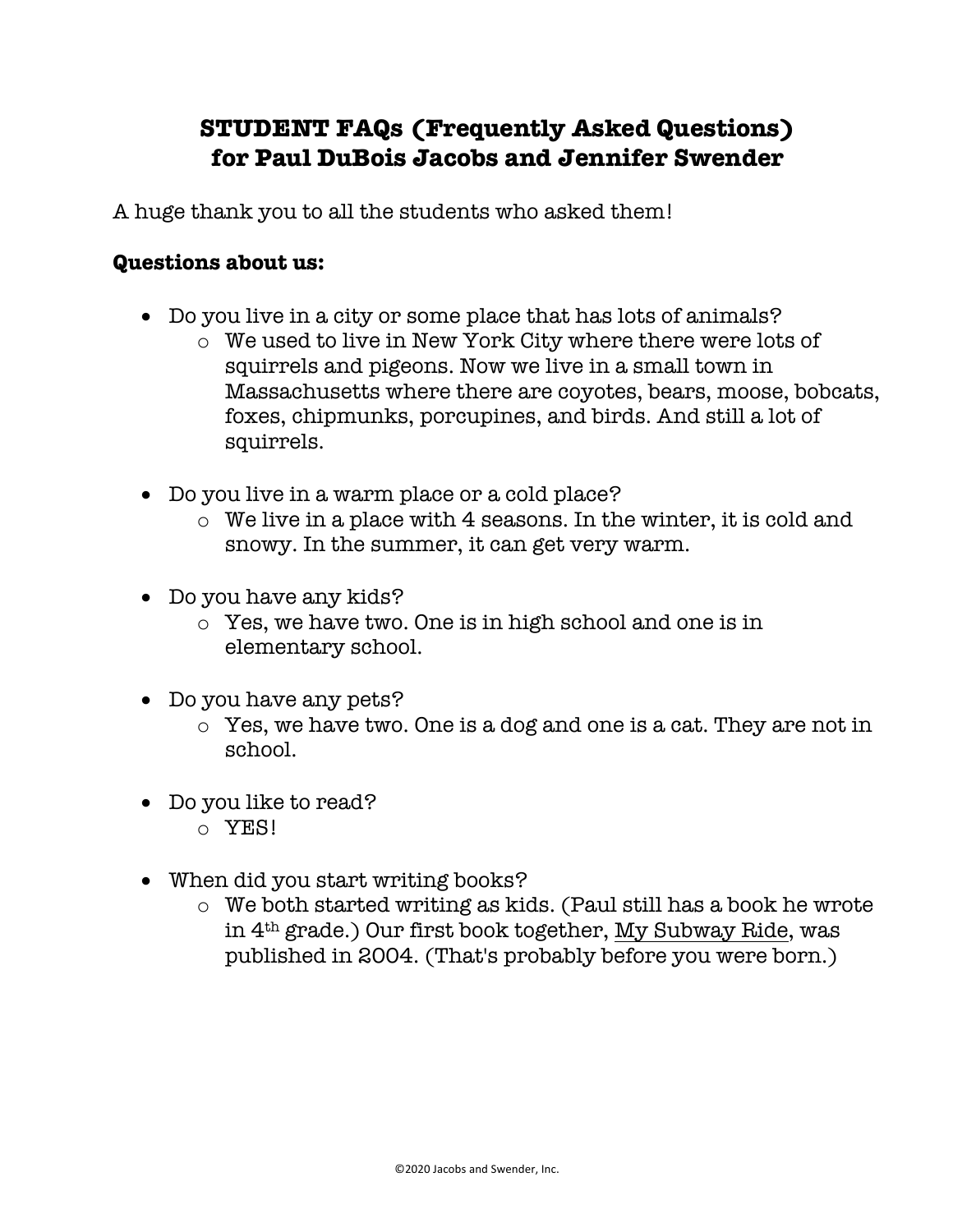## **Questions about our books:**

- How many books have you written?
	- o We have written 15 books together. We are working on #16 now. Paul has also written 4 books with musician Pete Seeger. Jennifer has written 1 book by herself and is working on #2.
- Have you even won a gold or silver medal?
	- o We have not won a gold or silver medal, but we are proud of a few awards. Jennifer's novel Solving For M won the 2020 Mathical Book Prize and Paul's book The Deaf Musicians won the ALA's Schneider Family Book Award in 2007.
- How many books are in the Animal Inn series?
	- o There are 5. Each book has a different narrator, so each pet tells one of the stories (except for Fuzzy and Furry).
- Which is your favorite book that you wrote?
	- o We write lots of different kinds of books (activity books, picture books, chapter books, and novels) so it can be tricky to compare them. But our first book My Subway Ride is very special to us. We still get messages from families saying that they like to read it every night!
- Do you have a favorite children's book that you *didn't* write?
	- $\circ$  That is a tough question because we have so many favorite books and the list is always changing. Hmmm. We'll have to think about this one. Paul thought about it. He says The Snowy Day by Ezra Jack Keats. Jennifer is still thinking. What are some of your favorite books?

## **Questions about writing:**

- How many books can you write in 1 month?
	- $\circ$  Zero!  $\odot$  It takes us a long time for us to complete a book. From the first idea to the actual printed book can take several years!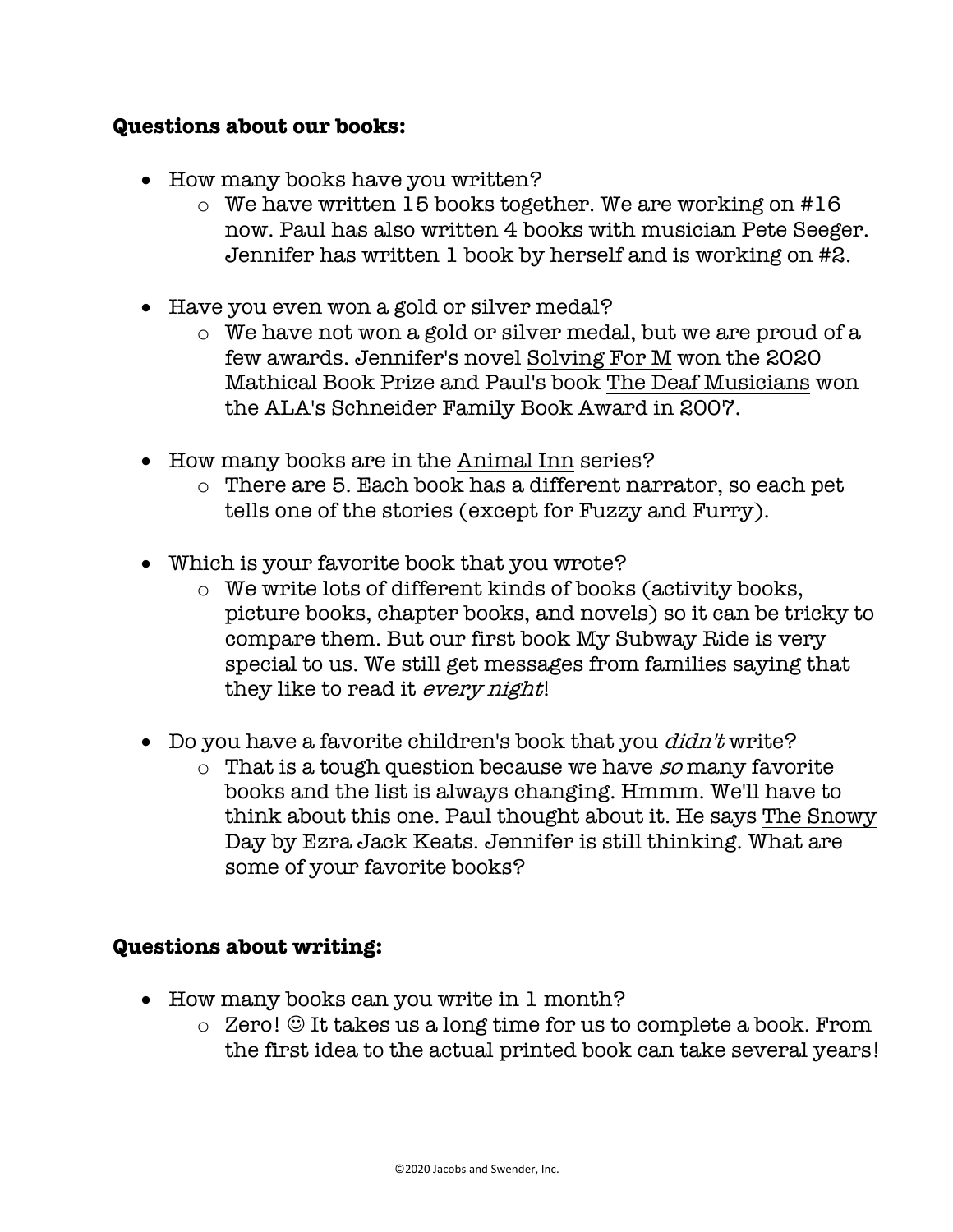- How do you write the books? What's the process from the idea to the finished book on a shelf?
	- o The process we go through is the same process you go through when you write. First, we gather our ideas. Some people call this "gathering seeds" or "brainstorming." We talk about the characters, the setting, the plot, and the tone of the story. Then we start writing drafts. The drafts start out pretty rough and then we revise and revise them. When we get to a "clean" draft, we send it to our editor, and they send back notes so we can revise again. When the editor is happy, the manuscript goes to a copyeditor who finds all of our typos and spelling mistakes. While this is happening, the illustrator is also working on the pictures with the help of the art director. When everything is all set, the publisher sends the final book to the printer. Then it's ready for you to read!
- In our class we use more than 1 peer editor. How many editors do you work with?
	- o Each book usually only has 1 editor, but that person can also have some helpers. In addition, we have a helper called an agent who reads our drafts and gives us advice about how to revise them. We also edit each other's work.
- Where do you like to write? Your house or someplace else?
	- o We each have a desk at home where we work, but sometimes it's nice to work someplace else. Some of our favorite places to write are the library and outdoors.
- How do you think of all the ideas for your books?
	- o Our ideas come from different places. Sometimes we get an idea from another person, like an editor or friend. Sometimes we get an idea from an event, an experience, or something we think is interesting. And sometimes… we just get an idea! A lightbulb goes on!
- Do you use a typewriter?
	- o We start most of our projects with a pencil and paper. Then we move to the computer.